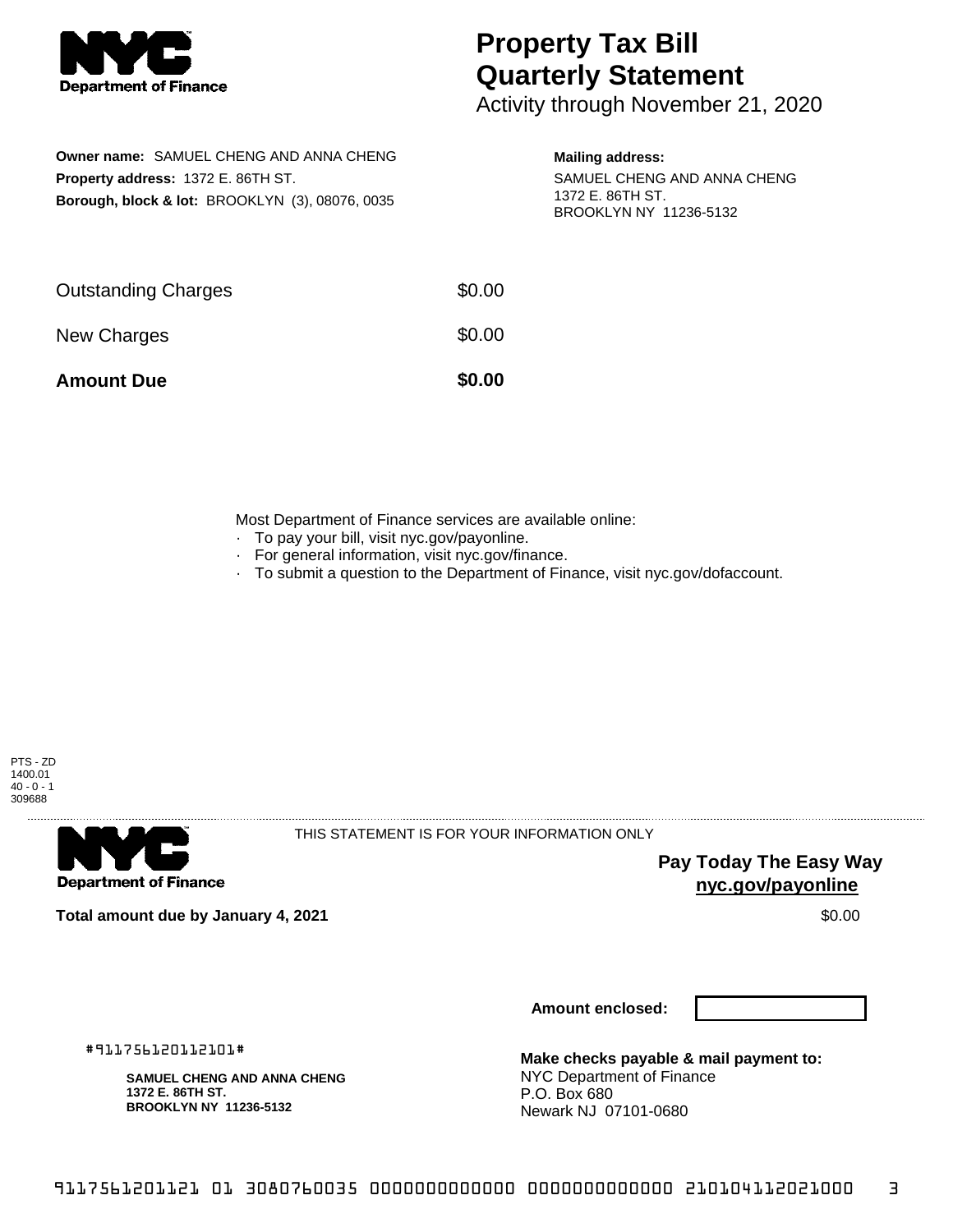

| <b>Previous Charges</b>                                             |                      | Amount<br>\$0.00 |                                |
|---------------------------------------------------------------------|----------------------|------------------|--------------------------------|
| Total previous charges including interest and payments              |                      |                  |                                |
| <b>Current Charges</b>                                              | <b>Activity Date</b> | <b>Due Date</b>  | <b>Amount</b>                  |
| Finance-Property Tax<br><b>Adopted Tax Rate</b><br>Payment Adjusted | 01/01/2021           | 01/01/2021       | \$0.00<br>$$-13.76$<br>\$13.76 |
| <b>Total current charges</b>                                        |                      |                  | \$0.00                         |
| <b>Tax Year Charges Remaining</b>                                   | <b>Activity Date</b> | <b>Due Date</b>  | <b>Amount</b>                  |
| <b>Finance-Property Tax</b><br><b>Adopted Tax Rate</b>              |                      | 04/01/2021       | \$0.00<br>$$-13.76$            |
| <b>Early Payment Discount</b><br>Payment Adjusted                   | 01/01/2021           | 04/01/2021       | \$0.13<br>\$13.63              |
| Total tax year charges remaining                                    |                      |                  | \$0.00                         |
| <b>Overpayments/Credits</b>                                         | <b>Activity Date</b> | <b>Due Date</b>  | <b>Amount</b>                  |
| <b>Credit Balance</b>                                               |                      | 07/01/2020       | $$-27.39$                      |
| Total overpayments/credits remaining on account                     |                      |                  | \$27.39                        |

You must apply for a refund or a transfer of credits resulting from overpayments within six years of the date of **the overpayment or credit. Please note that overpayments and credits are automatically applied to unpaid taxes.**

## **Home banking payment instructions:**

- 1. **Log** into your bank or online bill pay website.
- 2. **Add** the new payee: NYC DOF Property Tax. Enter your account number, which is your boro, block and lot, as it appears here: 3-08076-0035 . You may also need to enter the address for the Department of Finance. The address is P.O. Box 680, Newark NJ 07101-0680.
- 3. **Schedule** your online payment using your checking or savings account.

## **Did Your Mailing Address Change?** If so, please visit us at **nyc.gov/changemailingaddress** or call **311.**

When you provide a check as payment, you authorize us either to use information from your check to make a one-time electronic fund transfer from your account or to process the payment as a check transaction.